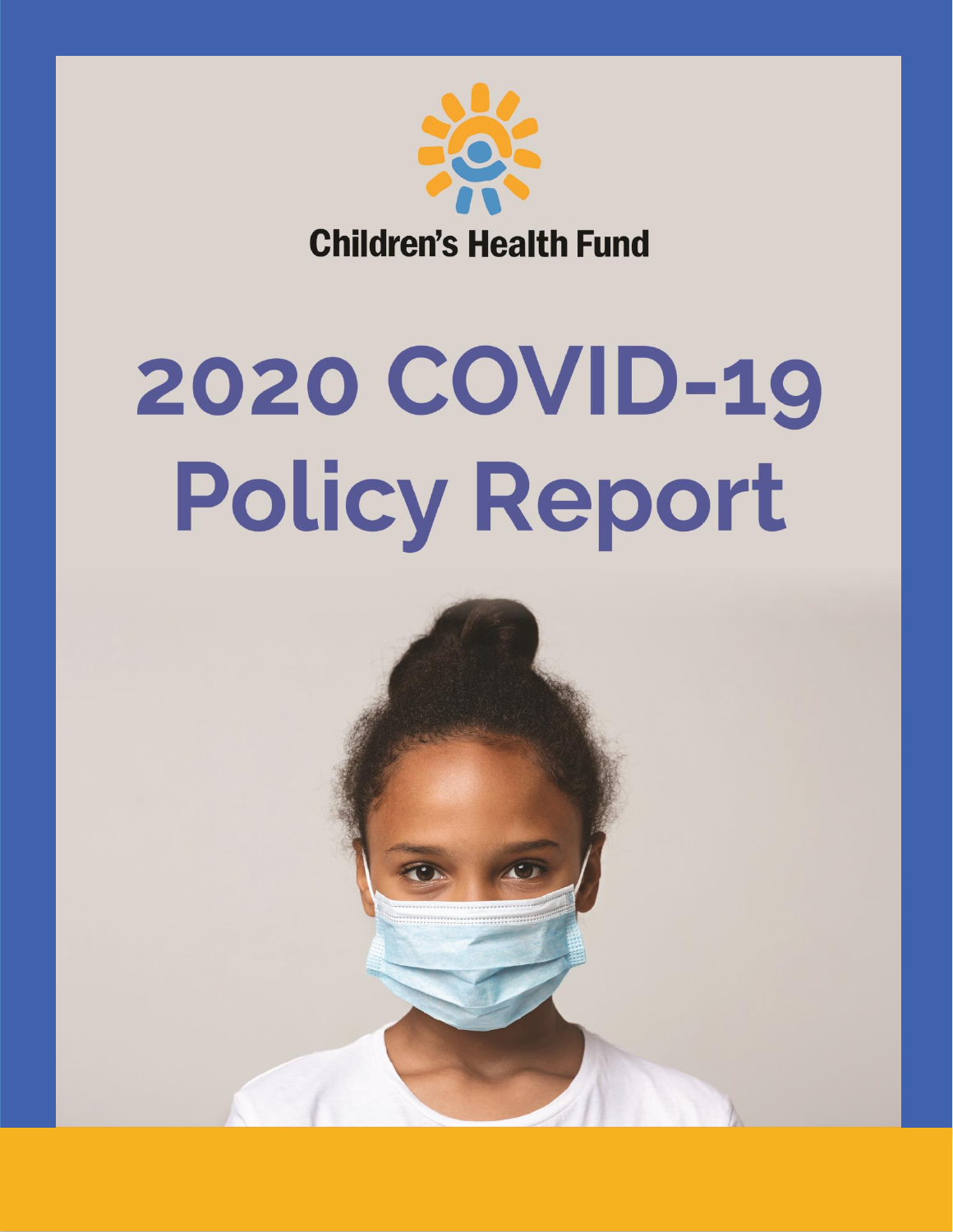

## **Introduction**

Children's Health Fund (CHF) values health equity. Understanding that racism and systems of oppression have a significant impact on health, we foster programming that mitigates the disparate impact that lack of access to essential services has on communities of color. The COVID-19 pandemic has accelerated this work. When the pandemic began, we knew the communities of color served by our National Network partners would be disproportionately impacted not only in the short term, but also during the recovery, and we adapted our efforts to address the specific needs of these communities. From increasing access to screening and testing for COVID-19, to directing support for families to mitigate impacts from lost wages, remote learning, trauma, and access to food, our partner programs support the diverse needs of their patients and families. In short, their work provides better access to healthcare, while at the same time focusing on the social determinants of health, the primary driver of health outcomes. By supporting our partner programs' efforts in this way, CHF aims to narrow the equity gaps for Black and brown communities exacerbated by COVID-19.

Children already traumatized by racism, xenophobia, housing instability, economic uncertainty, and community violence are less able to cope with the additional trauma caused by COVID-19. That additional trauma varies across the country. For some families, it is the death of a significant person due to COVID-19.; for others, it is unemployment. Most experience the isolation and limitations of stay-at-home orders, and many children will have even greater academic difficulties. For these reasons, CHF focuses its advocacy on five key areas: 1) increased access to telehealth; 2) improved broadband access; 3) mitigating the effects of service gaps for children of immigrants; 4) support for community health centers; and 5) federal spending on children's budget priorities.

## **Advocacy and Policy Priorities**

## **1. Telehealth - Increasing Access to Care**

While the pandemic forced many physicians to temporarily close or severely limit the services they offered, many healthcare providers initiated or greatly expanded telehealth services to maintain primary care. Patients continued their acute and chronic care virtually and even had remote check-ups. Mental health clinicians counseled virtually either via telephone or video conferencing. Case management teams assessed families for food and housing security, and for signs of stress, anxiety or depression. Even dentists offered care virtually.

## **Telehealth improves healthcare access**

Not only did telehealth meet many of the immediate needs of patients during an emergency, but in some cases it also proved to be a superior service delivery model. Ongoing telehealth benefits include removing transportation barriers; increasing access to subspecialty physicians often found only in urban areas; creating a safe place for adolescent patients to discuss sensitive issues; assessing student and resident work unobtrusively by attending physicians; bringing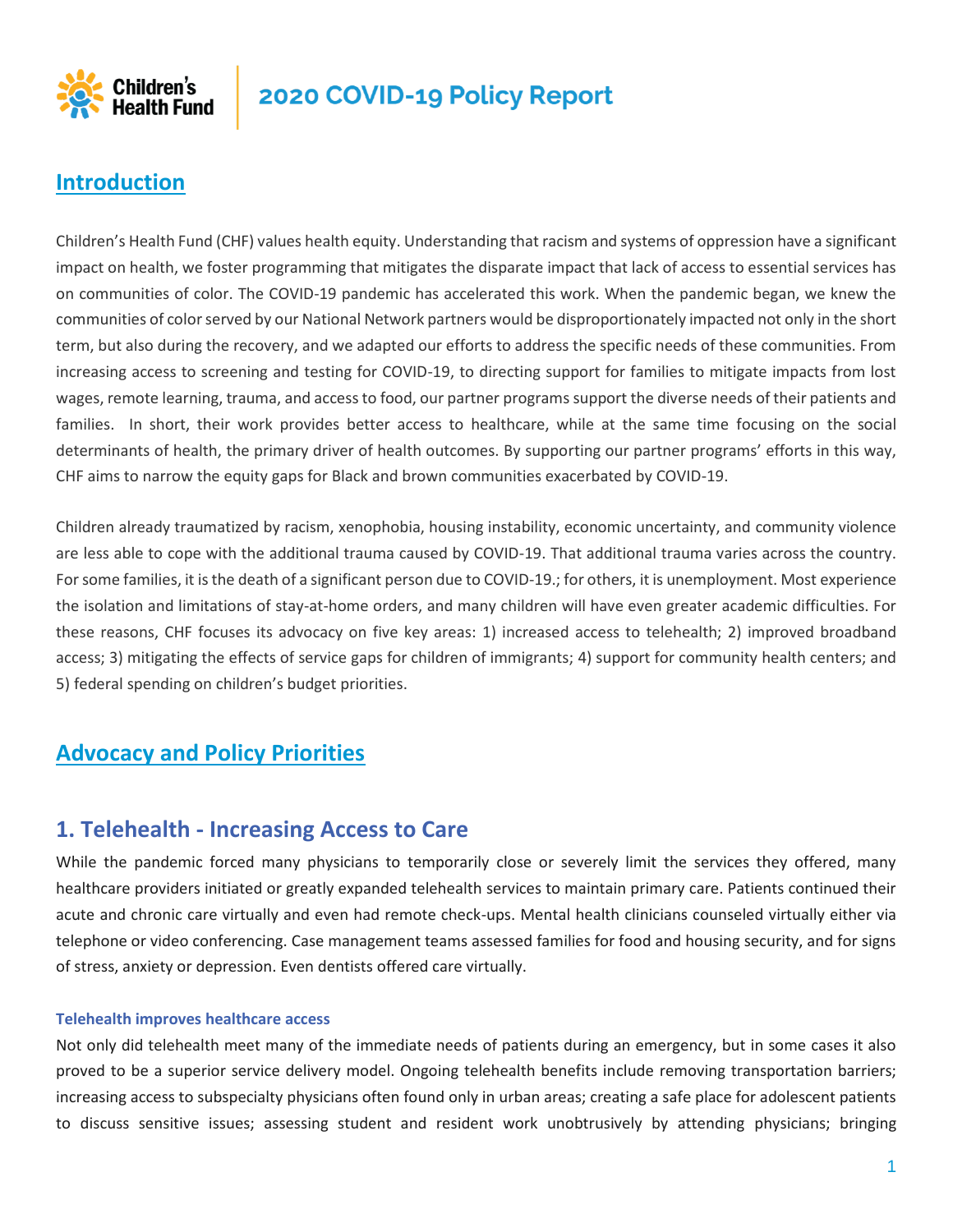

multidisciplinary teams together in one visit; and of course, it decreased the risk of COVID-19 infection. Providers can observe their patients' homes giving them valuable insight into the environment where the family lives. Patients were more likely to keep telehealth appointments compared to in-person appointments, especially for mental health care. Because there is a shortage of mental health providers in many communities, telemental health care is particularly valuable to address the surge in depression, anxiety, and trauma caused by the pandemic.

A Zeldis Research survey found that the use of teledentistry for children increased from 11% pre-pandemic to 16% use by May 2020. Teledentistry could bring important help to families living in rural areas with annual incomes of less than \$50,000, where only 52% felt they had access to dental care.

#### **Medicaid**

During the pandemic response, regulations changed quickly, and providers were able to use whatever platform and equipment they had available. They were also able to bill for telehealth services that were not billable in the past. Medicaid broadened its coverage of telemedicine to increase access during the crisis. Before access to telehealth expanded, it was limited to patients in rural areas who needed to travel to designated medical facilities to access it.<sup>1</sup> Telehealth (and telephonic health) provides the tools and methodology to serve children and families in marginalized communities, whether rural or urban. There is an opportunity to sustain these services long term to maintain the high level of access they provide.

## **Importance to CHF**

In 2019, Children's Health Fund partners had 2,481 telehealth visits. In the first half of 2020, that number soared to 45,610 virtual visits. Last year, eight partner programs had telehealth projects that ranged in size from a handful to over 1,300 visits, and in scope from subspecialty care, to acute school-based services, to mental health counseling. In the first half of 2020, the number of programs offering virtual visits more than doubled to twenty-three, and two programs had more than 16,000 virtual visits each. Services in 2020 include acute, chronic, and preventive medical services; dentistry; behavioral health; and case management.

## **Policy**

Telehealth should not serve as a replacement for in-person visits, but is an important tool to increase healthcare access, which will ultimately lead to better health outcomes and lower overall costs. We endorse the American Academy of Pediatrics telehealth recommendations in response to COVID-19 and recommend continuation of:

- Coverage for all types of telehealth care. This includes live video, store-and-forward, remote patient monitoring, telephone care, electronic consults, virtual check-ins, and e-visits.
- Allow for the home as an originating (patient) and distant (provider) site.
- Waive any geographic restrictions.
- Provide telehealth care for new and established patients.

<sup>1</sup> <https://www.cms.gov/newsroom/fact-sheets/medicare-telemedicine-health-care-provider-fact-sheet>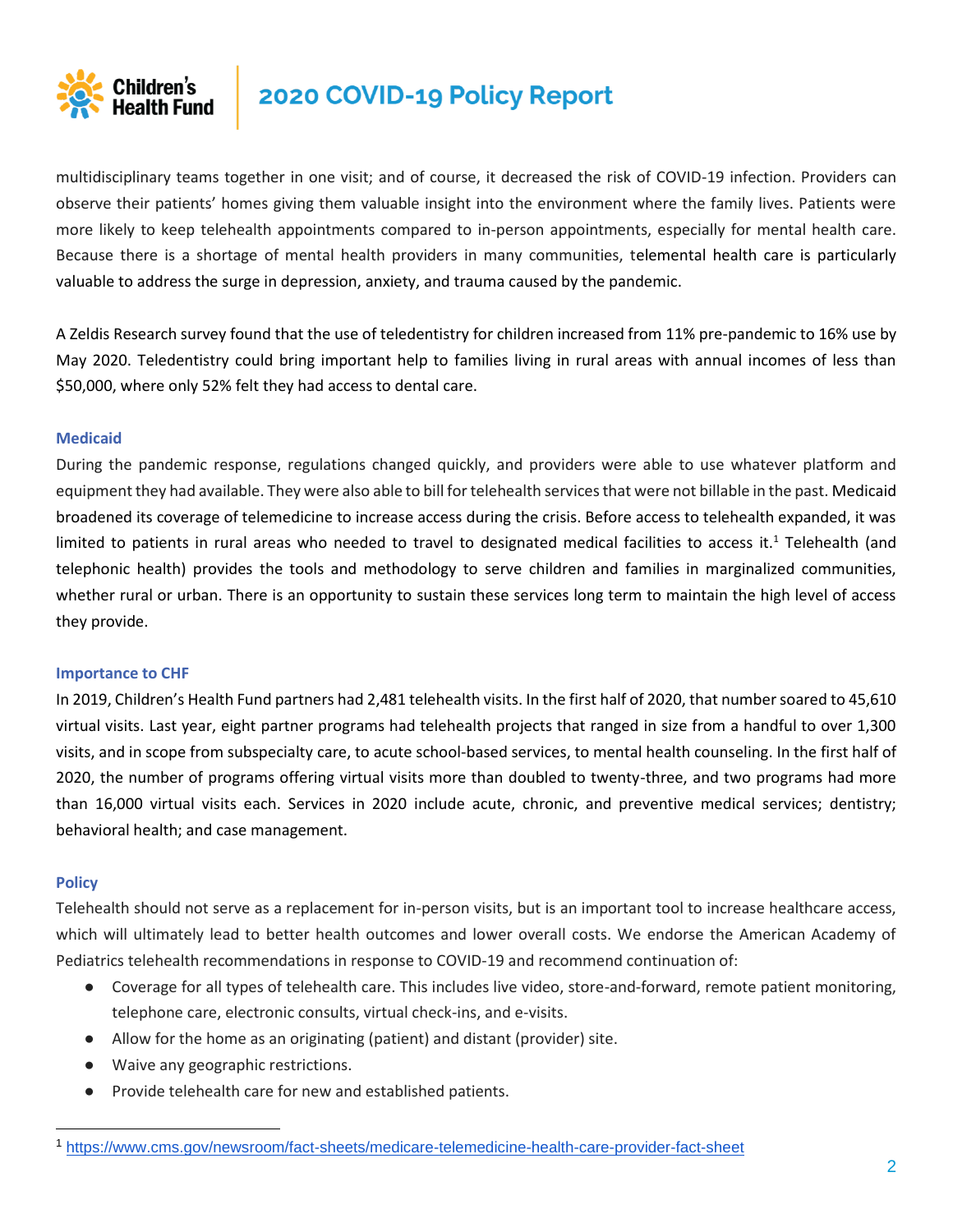

- Ensure coverage of both COVID-19 related services and other services.
- Ensure access to all licensed clinicians available to treat via telehealth as long as services provided are clinically appropriate.
- Not default to existing telehealth care vendor contracts but ensure coverage to the pediatric medical home as well as pediatric medical subspecialists and surgical specialists.
- Follow the March 17 HHS OCR guidance and subsequent FAQ and allow for good faith use of non-HIPAA compliant end-to-end communication apps/platforms.
- Eliminate any frequency limitations and communicate clearly with providers as to policy change time frames.
- Pay for telehealth care visits at parity with in-person visits.
- Provide retroactive payment at parity to the start of the COVID-19 crisis.
- Pay a transmission/facility fee or otherwise help compensate practices for associated telehealth care costs.
- Waive cost sharing for telehealth visits and ensure payment to providers is inclusive of what would otherwise be a cost sharing amount.

## **2. Broadband Access - Increasing Coverage for Communities of Color**

According to the Federal Communications Commission's (FCC) Eighth Broadband Progress Report, 19 million Americans still lack access to fixed broadband service at threshold speeds. In rural areas, nearly one-fourth of the population—14.5 million people—lack access to this service. In tribal areas, nearly one-third of the population lacks access. Even in areas where broadband is available, approximately 100 million Americans still do not subscribe. The report concludes that until the Commission's Connect America reforms are fully implemented, these gaps are unlikely to close. Because millions still lack access to or have not adopted broadband, the Report concludes broadband is not yet being deployed in a reasonable and timely fashion.<sup>2</sup>

The House Committee on Energy and Commerce authorized \$4 billion toward expanding the FCC's E-Rate program to provide more internet access across the country. Only \$1.5 billion has been appropriated, which will not get enough families with school aged children connected to the internet during this school year. Families without broadband access (37% of rural students and 21% of urban students) will be forced to congregate in fast food and civic parking lots; send their children to school, if available, despite familial risk; or allow students to fall further behind in their education. The digital divide disproportionally affects communities of color: 35% of Native American students, 30% of Black students, and 26% of Hispanics students have inadequate internet access at home compared to only 18% of white students.

## **Importance to CHF**

Broadband service is crucial for the communities served by Children's Health Fund and our partners. It allows for access to telehealth, including subspecialty care and mental health counseling. Broadband is needed not only for online education for our students during the pandemic, but also for homework at any time and primary care visits when needed. Access to

<sup>2</sup> <https://www.fcc.gov/reports-research/reports/broadband-progress-reports/eighth-broadband-progress-report>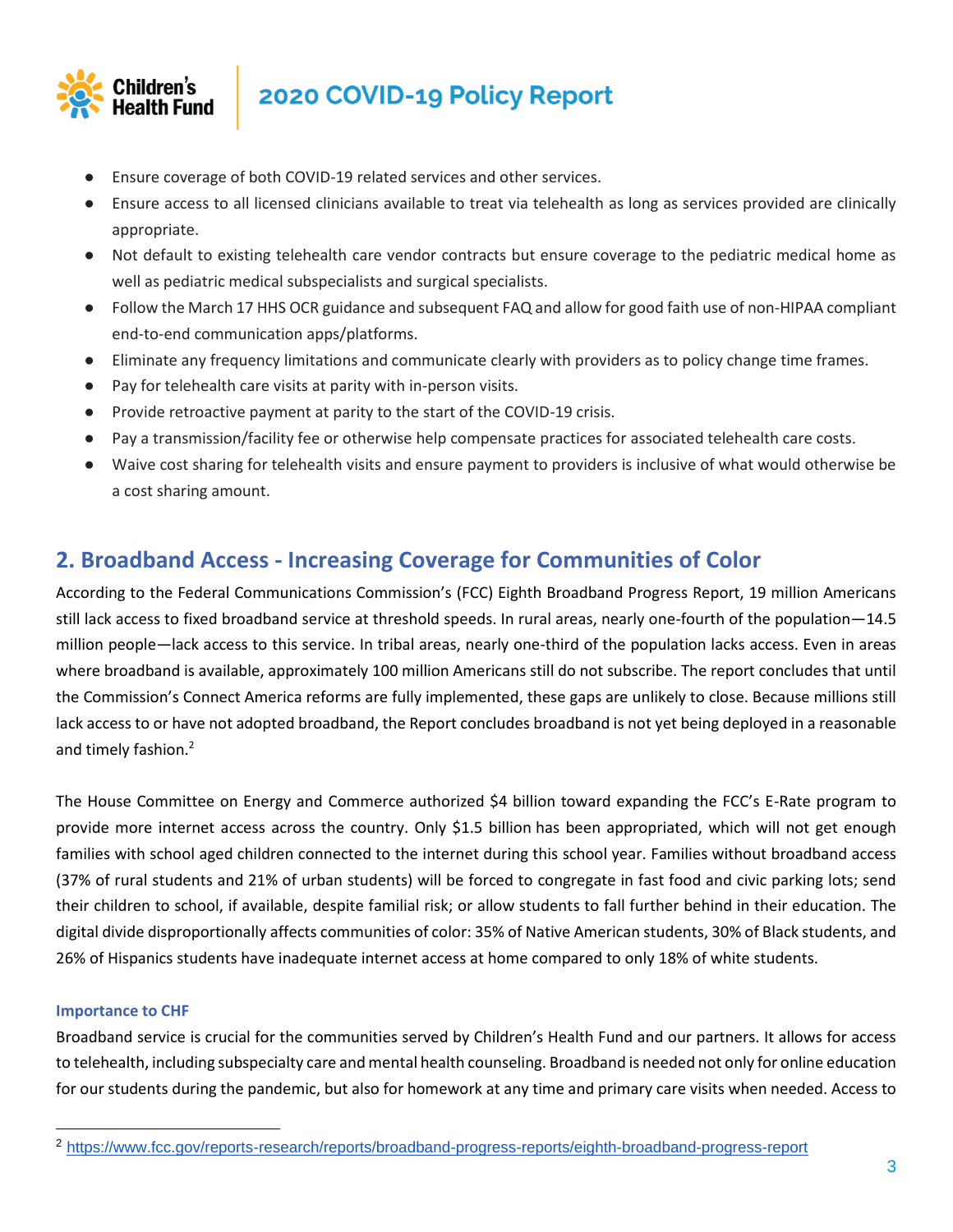

the internet is such an important communication tool that the United Nations declared it a human right. Lack of broadband access marginalizes communities, further diminishing the likelihood that children in those communities will reach their full potential for health and well-being.

#### **Policy**

Children's Health Fund recommends appropriating at least \$4 million, of the \$5 million authorized, to expand the FCC's E-Rate program and completing implementation of the Connect America reforms.

## **3. Immigration - Mitigating the Effects of Service Gaps**

The Centers for Disease Control (CDC) reported that more than a third of coronavirus related deaths among Hispanics (34.9%) compared to only 13.2% of whites were in people younger than 65. Reasons cited for the increased risk of COVID-19 infection and death include toxic stress from racism; limited access to healthcare; employment as an essential worker or a job that cannot be performed from home; and crowded or unstable housing conditions. Immigrants face all of those risk factors and many are excluded from relief programs offered by the federal government. The Migration Policy Institute estimates that 6 million immigrants work in frontline occupations such as healthcare, food production, and transportation. An equal number work in economically hard-hit industries such as food service and domestic household services.

Noncitizens have greater difficulty accessing and paying for medical care. A Migration Policy Institute analysis showed that over a quarter of the uninsured population in 2018 were noncitizens. Immigrants often do not receive health insurance from their jobs and generally do not qualify for public coverage. Not only were unauthorized immigrants excluded from the \$2 trillion Coronavirus Aid, Relief, and Economic Security (CARES) Act, but their U.S. citizen and legal permanent resident relatives were also excluded. An estimated 3.7 million children who were either U.S. citizens or green-card holders did not receive cash benefits.

Additionally, immigrants who have been in the United States less than 10 years have higher rates of dental diseases and receive dental care less often than nonimmigrants. The care received by immigrants tends to be more costly treatment for disease rather than disease prevention. Inequities in oral health care among recent immigrant children is a serious public health issue that has an impact on the economy, school attendance, work attendance, and long-term health.

#### **Importance to CHF**

Nineteen Children's Health Fund partner programs serve children who recently immigrated to the U.S. Fourteen of those sites have a programmatic focus on immigrant care. One site has a medical legal partnership devoted to immigration needs, with hopes to assist other programs to develop similar projects. Another CHF site trains medical students and pediatric residents in best practices in the care of children who have recently immigrated. Immigration issues have been an important focus in CHF's national conferences since 2017.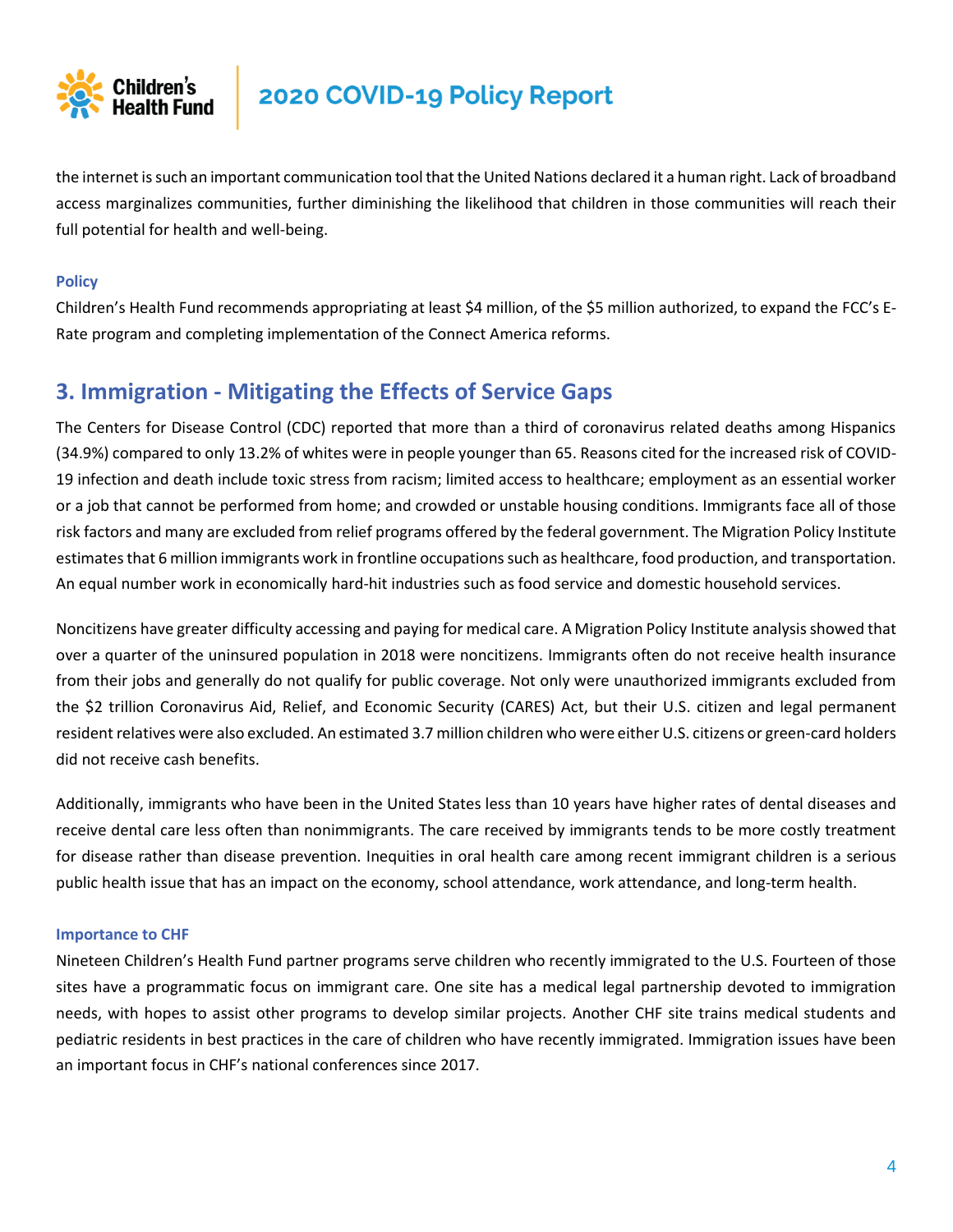

## **Policy**

Children's Health Fund endorses the American Academy of Pediatrics recommendations for immigrant children:

- Health coverage should be provided for all children regardless of immigration status. Neither immigrant children with legal status nor their parents should be subject to a 5-year waiting period for health coverage or other federal benefits.
- Private and public insurance payers should pay for qualified medical interpretation and translation services. Given the increased cost-effectiveness and quality of care provided with medical interpretation, payers should recognize and reimburse for the increased time needed during a medical encounter when using an interpreter.
- Both the separation of children from their parents and the detention of children with parents as a tool of law enforcement are inhumane, counterproductive, and threatening to short- and long-term health. Immigration authorities should not separate children from their parents nor place children in detention.
- Immigration enforcement activities should not occur at or near sensitive locations such as hospitals, health care facilities, schools (including childcare and Head Start), places of worship, and other sensitive locations. Pediatricians have the right to report and protest any such enforcement. Medical records should be protected from immigration enforcement actions. Health systems should develop protocols to minimize fear and enhance trust for those seeking health care.
- Children in immigration proceedings should have access to legal representation at no cost to the child. Medicallegal partnerships that include immigration representation (eg, Terra Firma) and efforts to increase legal representation (eg, KIND, the Young Center for Immigrant Children's Rights, RAICES) should be supported practically and financially at local, state, and federal levels.

## **4. Community Health Centers - Continued Support**

Community Health Centers, also known as Federally Qualified Health Centers (FQHC), by serving over 30 million patients a year are a key component of the public health infrastructure. The fact that 9 million of those patients are children attests to the fact that FQHCs are a crucial part of the Child Health Safety Net. Not only do community health centers save the overall healthcare system nearly \$24 billion annually, they perform just as well or better than other healthcare providers on 94% of quality measures. FQHCs are governed by at least a 51% patient-majority board of directors making them accountable to the communities they serve. Community Health Centers see all patients without regard to insurance status or the ability to pay. And they are located in medically underserved communities in all fifty states and five U.S. territories.

The populations served by Community Health Centers demonstrate how crucial they are for the Safety Net. In 2019, Health Centers cared for over 1 million individuals and families who work in the agricultural industry as seasonal or migrant workers; over 1.4 million people who were unstably housed; and over 5 million children and adults who live in public housing. More than 60% of Health Center patients are people of color, and 14.5 million patients had incomes below the federal poverty line. On a national scale, approximately one in five Medicaid patients seek care at Community Health Centers. In nine states and Washington, D.C., that statistic is one in four.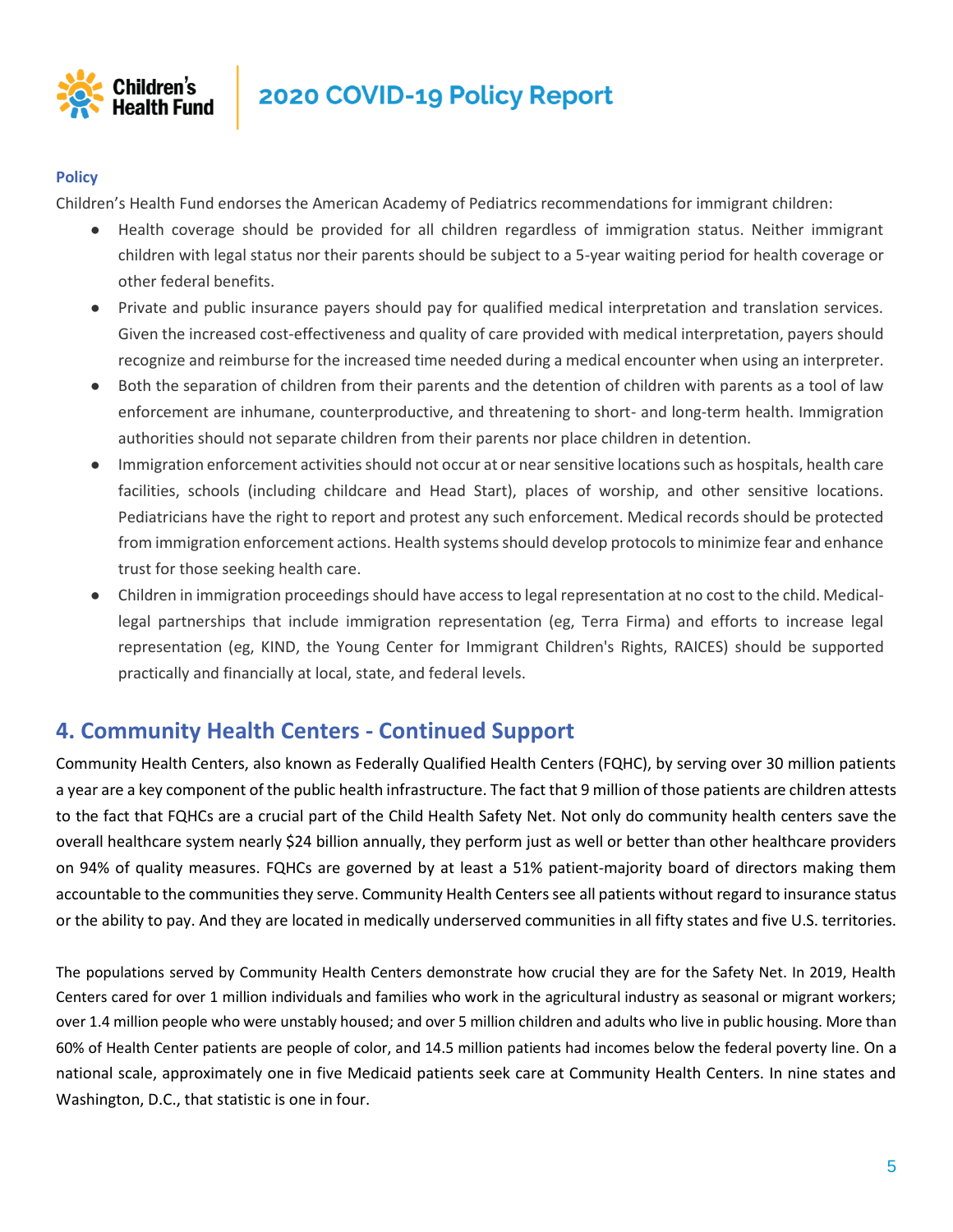

Not only do FQHCs offer medical and behavioral healthcare, they provided over 17 million dental visits to over 6.7 million patients in 2019. Nationally far too many children have untreated cavities with striking inequities by race. Children ages 4 to 6 years old with untreated dental cavities in permanent teeth ranged from 47% in Native Americans, to 28% in Hispanics, to 19% in Blacks, to 14% in whites.

The COVID-19 pandemic greatly harmed Community Health Centers. Services and some entire clinics were closed for weeks during the stay at home orders early in the pandemic. Virtual visits were reimbursed at lower rates. And personal protective equipment was scarce and available only at inflated rates. These factors contributed to vastly reduced revenue and increased costs, which forced many FQHCs to furlough or layoff staff.

#### **Importance to CHF**

Nine Children's Health Fund partners are Federally Qualified Health Centers. The original CHF program and the two newest partners in our National Network are FQHCs. The CHF Community Health Center partners work in rural, suburban, and urban communities; in fixed-site and mobile clinics; and serve the entire range of FQHC focus populations: individuals experiencing homelessness, agricultural workers, public housing residents, school students, and people living below the federal poverty line.

## **Policy**

Children's Health Fund agrees and supports the National Association of Community Health Centers policy recommendations:

- COVID-19 emergency funding of \$7.6 billion. Monies to fund detection, prevention and diagnosis of COVID-19, as well as address health center revenue losses, enable them to stay open, and alleviate some of the pressure on emergency departments.
- Stabilize current services and expand care to 10 million patients; \$41.9 billion over 5 years. Recovery from the COVID-19 pandemic will likely result in increased demand for essential primary care services. Health centers need long-term financial stability to maintain current services, meet staffing needs, and deliver reliable, quality services. Managed growth of health center capacity will allow expansion of services to additional medically underserved patients in high need areas, in response to the COVID-19 aftermath and provide services to all regardless of ability to pay.
- Critical expansion of workforce programs to address shortfall: \$7.8 billion over 5 years. This includes funding for the National Health Service Corps Loan Repayment Program, \$6 billion over 5 years; Teaching Health Centers Graduate Medical Education (GME) Program, \$931 million over 5 years; and the Nurse Corps Loan Repayment Program, \$87 million over 5 years. Federal government data projects a national shortfall of up to 160,000 physicians and one million nurses by 2025.
- Crucial infrastructure investment: \$20 billion. There has not been significant investment in health center capital funding since the American Recovery and Reinvestment Act (ARRA) of 2009. This funding will address the critical facility needs, as well as, acquisition and upgrades of needed equipment and technology to develop integrated systems of care, including data tracking and sharing, and virtual visits.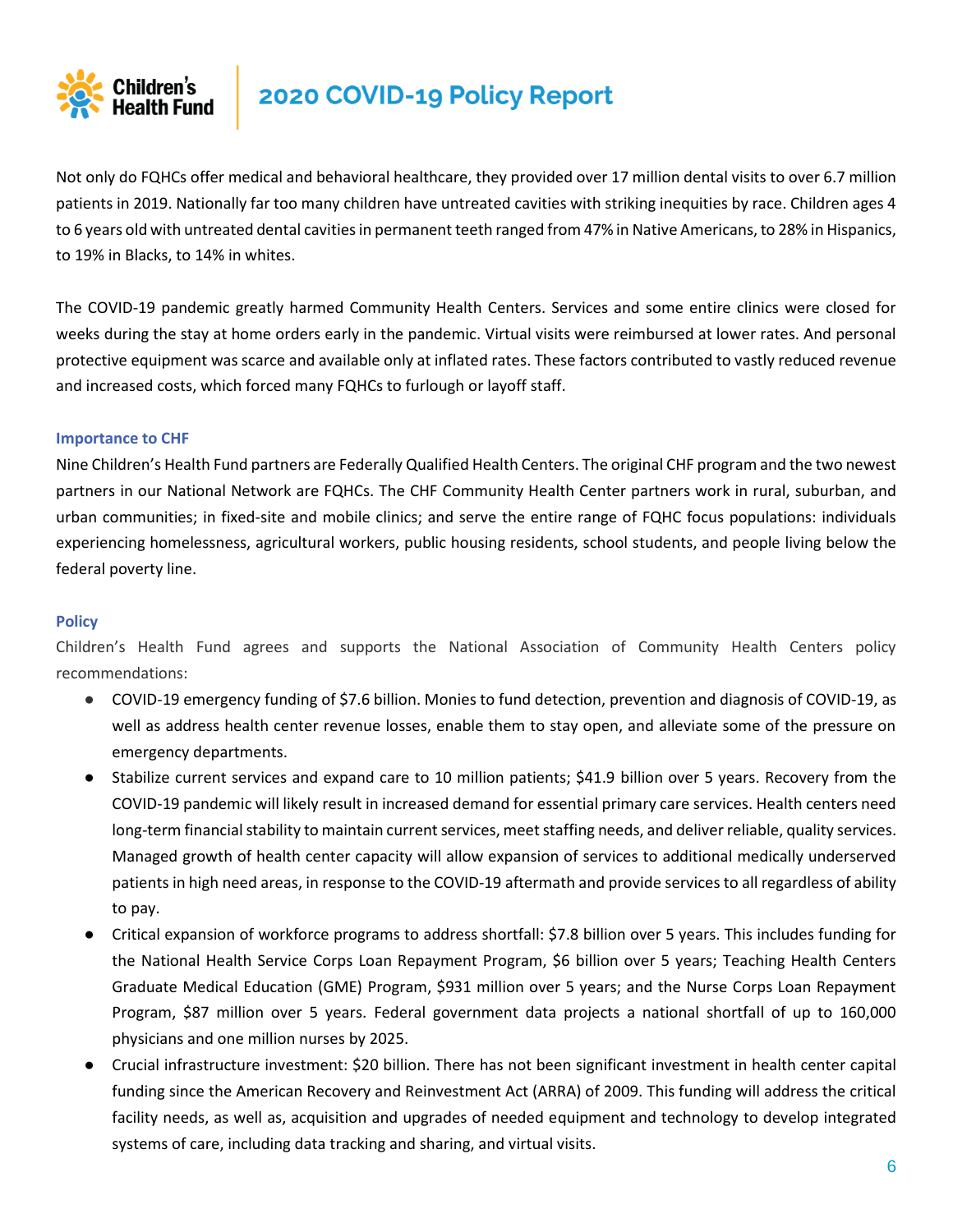

340B. Protect Health Centers' ability to retain 340B savings on drugs dispensed to Medicaid Managed Care patients consistent with current statute.

## **5. Federal Spending - Keeping Children's Programs a Priority**

The effects of widespread layoffs and furloughs due to the COVID-19 pandemic are already apparent. Even as industries begin slowly reopening, some positions will not immediately return because of the financial toll on businesses. The World Bank projects that this year, the global economy will shrink by 5.2% representing the biggest recession since World War II. The duration and progression of this recession is unclear. This will depend on, "the intensity and duration of restrictions to stem the pandemic, global spillovers from developments in major economies, the ability of policymakers to prevent financial market stress and protect firms and households hurt by the recession, the behavior of the virus, and the success of medical and other scientific advances to contain it."<sup>3</sup> Child poverty is expected to increase dramatically; research indicates that we could see an increase of over 50% as a result of extensive layoffs and furloughs during the pandemic.<sup>4</sup>

Far more children than adults live below the Federal Poverty Line, yet children's share of the federal budget was only 9% in 2019 or about \$6,700 per child. As a share in the economy, investment in children only accounted for 1.9% of the gross domestic product (GDP). The Child Tax Credit is the largest source of federal support, even greater than the Medicaid program; together the two programs constitute over 60% of the federal support for children. Prior to COVID-19, children's share of the federal budget was projected to drop about 2% over the next decade, as built-in spending on Social Security, Medicare, Medicaid, and interest payments on the debt consume a growing share of the budget.

Under the Trump Administration's proposed FY 2021 budget, spending on children's discretionary programs would be reduced by 22%. The proposal includes cuts to special education; elimination of the preschool development block grant; reduced Head Start funding; and reduction in housing programs. Medicaid would require able-bodied parents to work in order for children to continue to be covered by Medicaid. Spending on immunizations for special populations, uninsured, and underinsured children would further worsen the reduced rates of immunizations caused by the pandemic, especially in marginalized communities that already had low immunization rates. Lower immunization rates allow community outbreaks of infections such as measles.

The Trump Administration budget also targets nutrition programs that are particularly important to low-resource communities. A 4% reduction in the Supplemental Nutrition Assistance Program (SNAP) and a 6% cut to the Special Supplemental Nutrition Program for Women, Infants, and Children (WIC) would be detrimental to families living below the federal poverty line.

<sup>3</sup> [https://www.worldbank.org/en/news/press-release/2020/06/08/covid-19-to-plunge-global-economy-into-worst-recession](https://www.worldbank.org/en/news/press-release/2020/06/08/covid-19-to-plunge-global-economy-into-worst-recession-since-world-war-ii)[since-world-war-ii](https://www.worldbank.org/en/news/press-release/2020/06/08/covid-19-to-plunge-global-economy-into-worst-recession-since-world-war-ii) 4

[https://static1.squarespace.com/static/5743308460b5e922a25a6dc7/t/5e9786f17c4b4e20ca02d16b/1586988788821/Fore](https://static1.squarespace.com/static/5743308460b5e922a25a6dc7/t/5e9786f17c4b4e20ca02d16b/1586988788821/Forecasting-Poverty-Estimates-COVID19-CPSP-2020.pdf) [casting-Poverty-Estimates-COVID19-CPSP-2020.pdf](https://static1.squarespace.com/static/5743308460b5e922a25a6dc7/t/5e9786f17c4b4e20ca02d16b/1586988788821/Forecasting-Poverty-Estimates-COVID19-CPSP-2020.pdf)